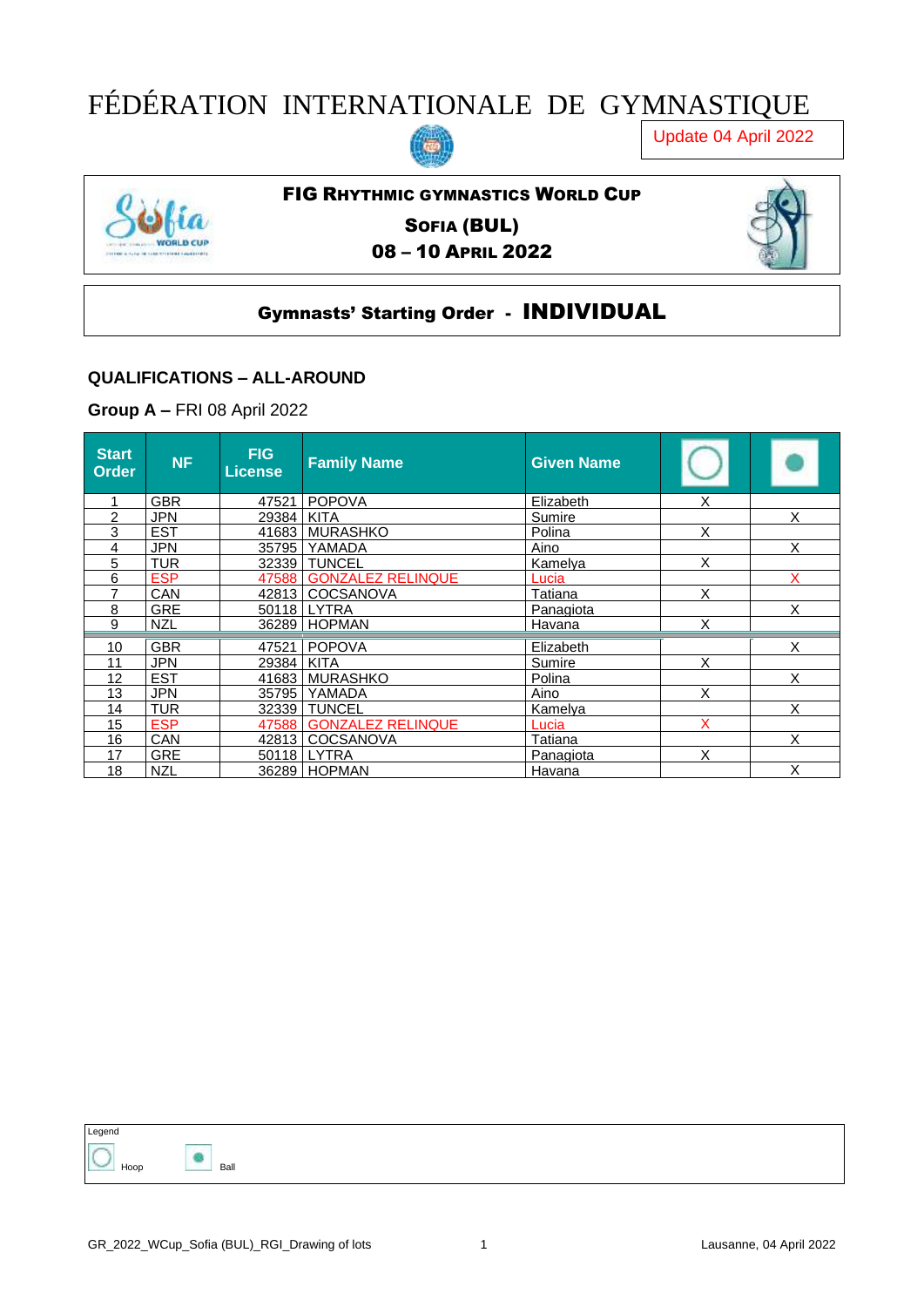#### **Group B –** FRI 08 April 2022

| <b>Start</b><br><b>Order</b> | <b>NF</b>  | FIG<br><b>License</b> | <b>Family Name</b>   | <b>Given Name</b> |                         |                         |
|------------------------------|------------|-----------------------|----------------------|-------------------|-------------------------|-------------------------|
|                              | <b>ESP</b> | 47600                 | <b>GOROSPE</b>       | Teresa            | X                       |                         |
| $\overline{c}$               | <b>CZE</b> | 50056                 | <b>GAROFFOLO</b>     | Gaia              |                         | $\overline{\mathsf{x}}$ |
| 3                            | <b>AUS</b> | 38151                 | GILL                 | Ashari            | X                       |                         |
| 4                            | <b>RSA</b> | 54634                 | <b>DIMITROVA</b>     | <b>Stephanie</b>  |                         | X                       |
| 5                            | <b>LAT</b> |                       | 34984 IVANOVA        | Evelina           | $\overline{X}$          |                         |
| 6                            | <b>CRO</b> | 42127                 | <b>SELENDIC</b>      | <b>Barbara</b>    |                         | Χ                       |
| $\overline{7}$               | LAT        |                       | 43408 STEPULANE      | Santa             | X                       |                         |
| 8                            | <b>UZB</b> |                       | 23538 TASHKENBAEVA   | Sabina            |                         | X                       |
| 9                            | <b>GER</b> |                       | 5135   DARGEL        | Melanie           | X                       |                         |
| 10                           | <b>CYP</b> | 40497                 | SOKOLOVA             | Anna              |                         | $\overline{X}$          |
| 11                           | <b>GER</b> |                       | 37480   KOLOSOV      | Margarita         | X                       |                         |
| 12                           | <b>ESP</b> | 47600                 | <b>GOROSPE</b>       | Teresa            |                         | X                       |
| 13                           | <b>CZE</b> | 50056                 | <b>GAROFFOLO</b>     | Gaia              | X                       |                         |
| 14                           | <b>AUS</b> | 38151                 | GILL                 | Ashari            |                         | Χ                       |
| 15                           | <b>RSA</b> |                       | 54634 DIMITROVA      | Stephanie         | $\overline{\mathsf{x}}$ |                         |
| 16                           | LAT        | 34984                 | <b>IVANOVA</b>       | Evelina           |                         | X                       |
| 17                           | CRO        | 42127                 | <b>SELENDIC</b>      | <b>Barbara</b>    | X                       |                         |
| 18                           | LAT        | 43408                 | <b>STEPULANE</b>     | Santa             |                         | X                       |
| 19                           | <b>UZB</b> |                       | 23538   TASHKENBAEVA | Sabina            | X                       |                         |
| 20                           | <b>GER</b> | 5135                  | <b>DARGEL</b>        | Melanie           |                         | X                       |
| 21                           | <b>CYP</b> | 40497                 | <b>SOKOLOVA</b>      | Anna              | X                       |                         |
| 22                           | <b>GER</b> |                       | 37480   KOLOSOV      | Margarita         |                         | X                       |

Legend  $\sum$  Hoop Ball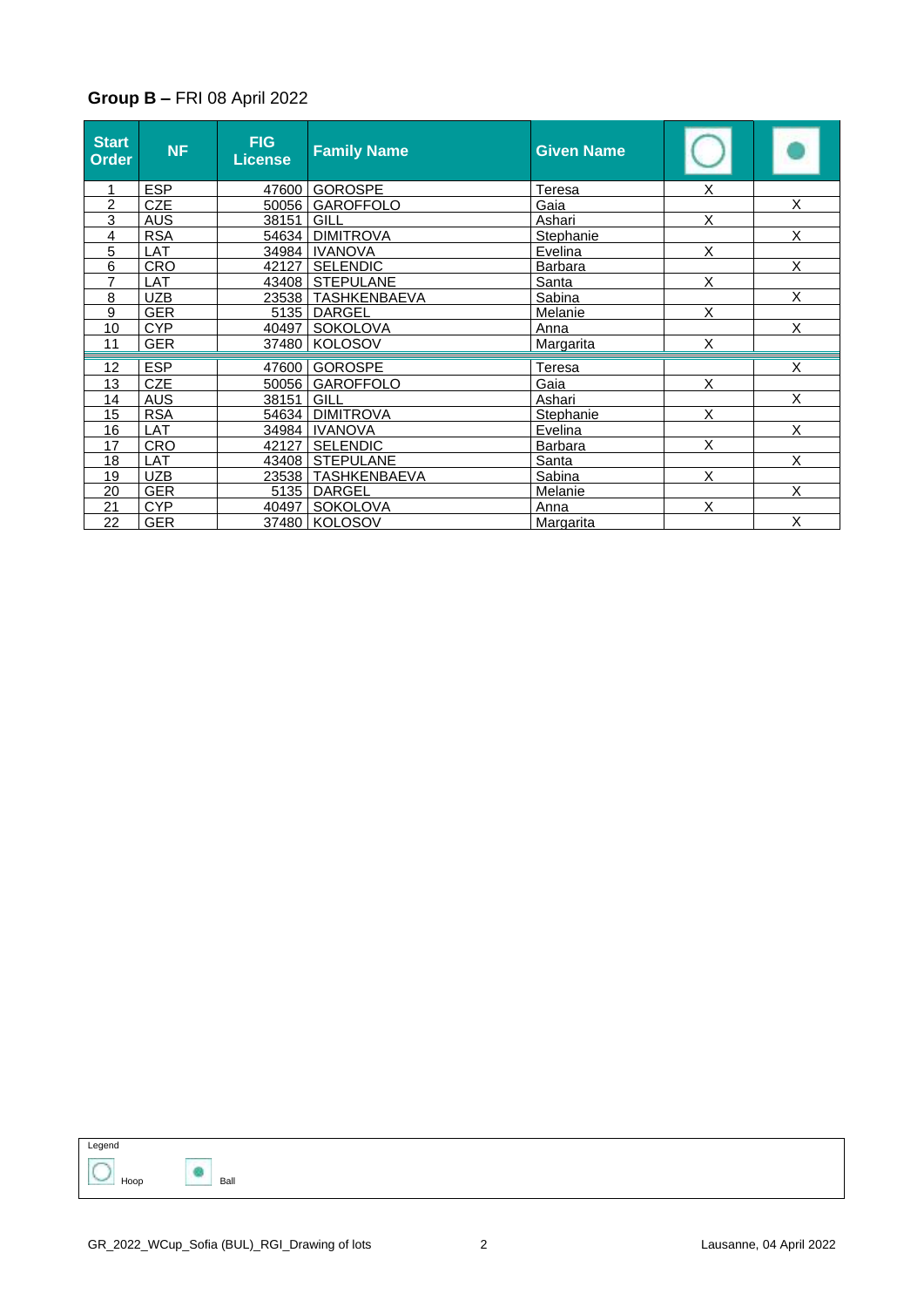#### **Group C –** FRI 08 April 2022

| <b>Start</b><br>Order | <b>NF</b>  | <b>FIG</b><br><b>License</b> | <b>Family Name</b>      | <b>Given Name</b> |                |                         |
|-----------------------|------------|------------------------------|-------------------------|-------------------|----------------|-------------------------|
|                       | <b>FRA</b> |                              | <b>37416 MILLET</b>     | <b>Maelle</b>     | Χ              |                         |
| $\overline{2}$        | <b>POR</b> |                              | 47254   PINHEIRO        | Joana             |                | X                       |
| 3                     | <b>FRA</b> |                              | 43530   RAMONATXO       | Lily              | X              |                         |
| 4                     | <b>BUL</b> |                              | 24418 KALEYN            | <b>Boryana</b>    |                | X                       |
| 5                     | <b>ITA</b> | 32234                        | <b>BALDASSARRI</b>      | Milena            | $\overline{X}$ |                         |
| 6                     | <b>BUL</b> | 44228                        | <b>NIKOLOVA</b>         | Stiliana          |                | $\overline{\mathsf{x}}$ |
| $\overline{7}$        | <b>ITA</b> |                              | 40438 RAFFAELI          | Sofia             | X              |                         |
| 8                     | <b>UKR</b> | 35597                        | <b>ONOPRIIENKO</b>      | Viktoriia         |                | X                       |
| 9                     | <b>ROU</b> | 47050                        | <b>ENACHE</b>           | Sabina            | X              |                         |
| 10                    | <b>UKR</b> | 44617                        | KARIKA                  | Polina            |                | $\overline{\mathsf{x}}$ |
| 11                    | ROU        | 44560                        | <b>DRAGAN</b>           | Annaliese         | X              |                         |
| 12                    | <b>FRA</b> |                              | 37416 MILLET            | <b>Maelle</b>     |                | X                       |
| 13                    | <b>POR</b> |                              | 47254 PINHEIRO          | Joana             | X              |                         |
| 14                    | <b>FRA</b> |                              | 43530   RAMONATXO       | Lilv              |                | X                       |
| 15                    | <b>BUL</b> |                              | 24418   KALEYN          | <b>Boryana</b>    | X              |                         |
| 16                    | <b>ITA</b> |                              | 32234   BALDASSARRI     | Milena            |                | X                       |
| 17                    | <b>BUL</b> |                              | <u>44228   NIKOLOVA</u> | Stiliana          | X              |                         |
| 18                    | <b>ITA</b> | 40438                        | <b>RAFFAELI</b>         | Sofia             |                | X                       |
| 19                    | <b>UKR</b> | 35597                        | <b>ONOPRIIENKO</b>      | Viktoriia         | X              |                         |
| 20                    | ROU        | 47050                        | <b>ENACHE</b>           | Sabina            |                | X                       |
| 21                    | <b>UKR</b> | 44617                        | KARIKA                  | Polina            | X              |                         |
| 22                    | <b>ROU</b> | 44560                        | <b>DRAGAN</b>           | Annaliese         |                | X                       |

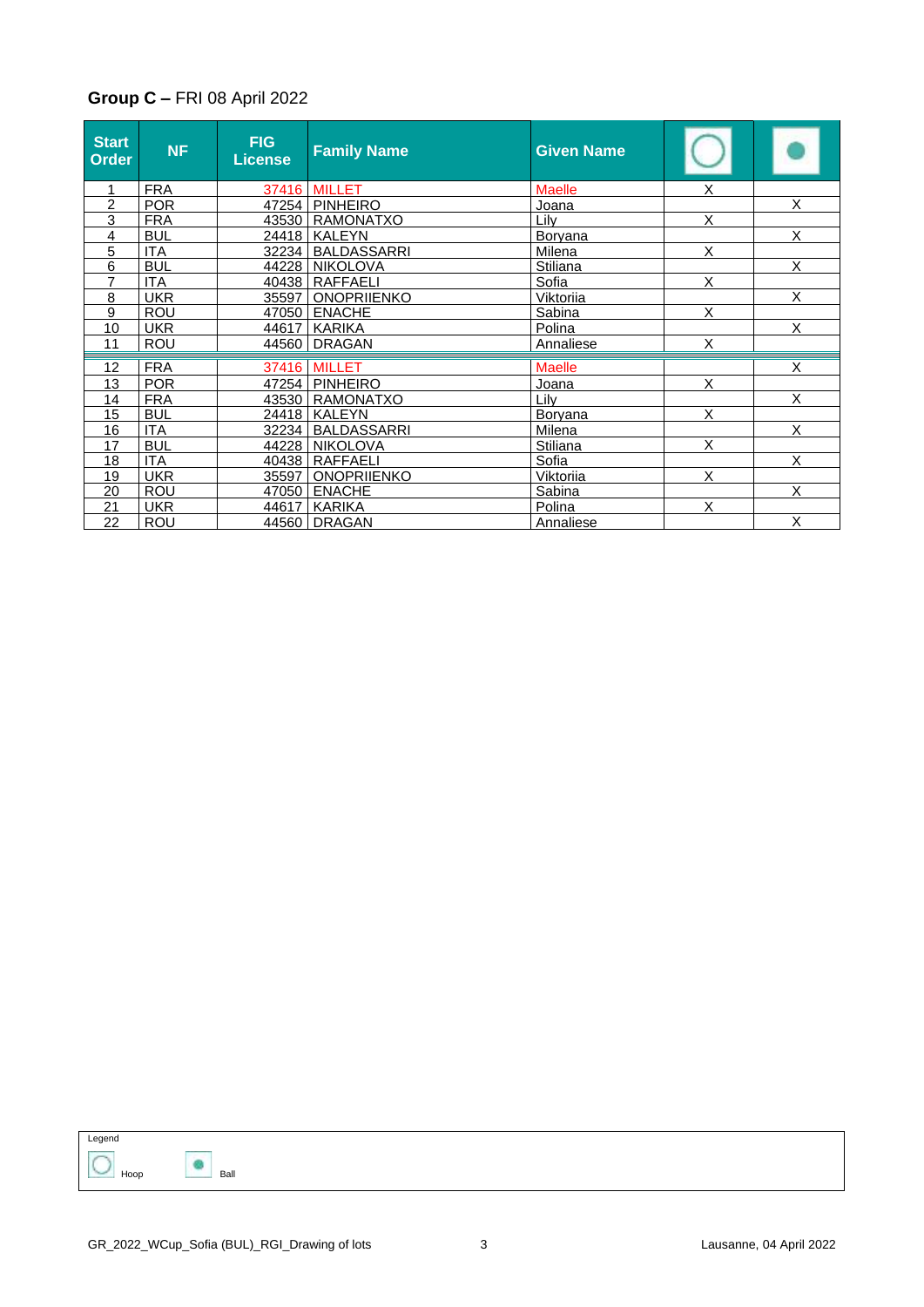#### **Group D –** FRI 08 April 2022

| <b>Start</b><br>Order | <b>NF</b>  | <b>FIG</b><br>License | <b>Family Name</b>        | <b>Given Name</b> |   |   |
|-----------------------|------------|-----------------------|---------------------------|-------------------|---|---|
|                       | <b>NZL</b> | 38280                 | <b>CHIN</b>               | Paris             | Χ |   |
| 2                     | <b>HUN</b> |                       | 43283 WIESNER             | Hanna Panna       |   | X |
| 3                     | <b>MAS</b> |                       | 23148   AMZAN             | Izzah             | X |   |
| 4                     | <b>HUN</b> |                       | 46984 KOCSIS              | Evelin Viktoria   |   | X |
| 5                     | <b>ARG</b> |                       | 34330 MARTINEZ FAINBERG   | Sol               | X |   |
| 6                     | <b>USA</b> |                       | 34794 MIZUNO              | Lili              |   | Χ |
| 7                     | <b>KAZ</b> |                       | 40939 YERTAIKYZY          | Aibota            |   | X |
| 8                     | <b>KAZ</b> |                       | 46214   TANIYEVA          | Elzhana           |   | Χ |
| 9                     | <b>NZL</b> | 38280 CHIN            |                           | Paris             |   | X |
| 10                    | <b>HUN</b> |                       | 43283 WIESNER             | Hanna Panna       | X |   |
| 11                    | <b>MAS</b> |                       | 23148 AMZAN               | Izzah             |   | X |
| 12                    | <b>HUN</b> |                       | 46984 KOCSIS              | Evelin Viktoria   | X |   |
| 13                    | <b>ARG</b> |                       | 34330   MARTINEZ FAINBERG | Sol               |   | X |
| 14                    | <b>USA</b> |                       | 34794 MIZUNO              | Lili              | X |   |
| 15                    | <b>KAZ</b> |                       | 40939   YERTAIKYZY        | Aibota            | Χ |   |
| 16                    | <b>KAZ</b> |                       | 46214   TANIYEVA          | Elzhana           | Χ |   |

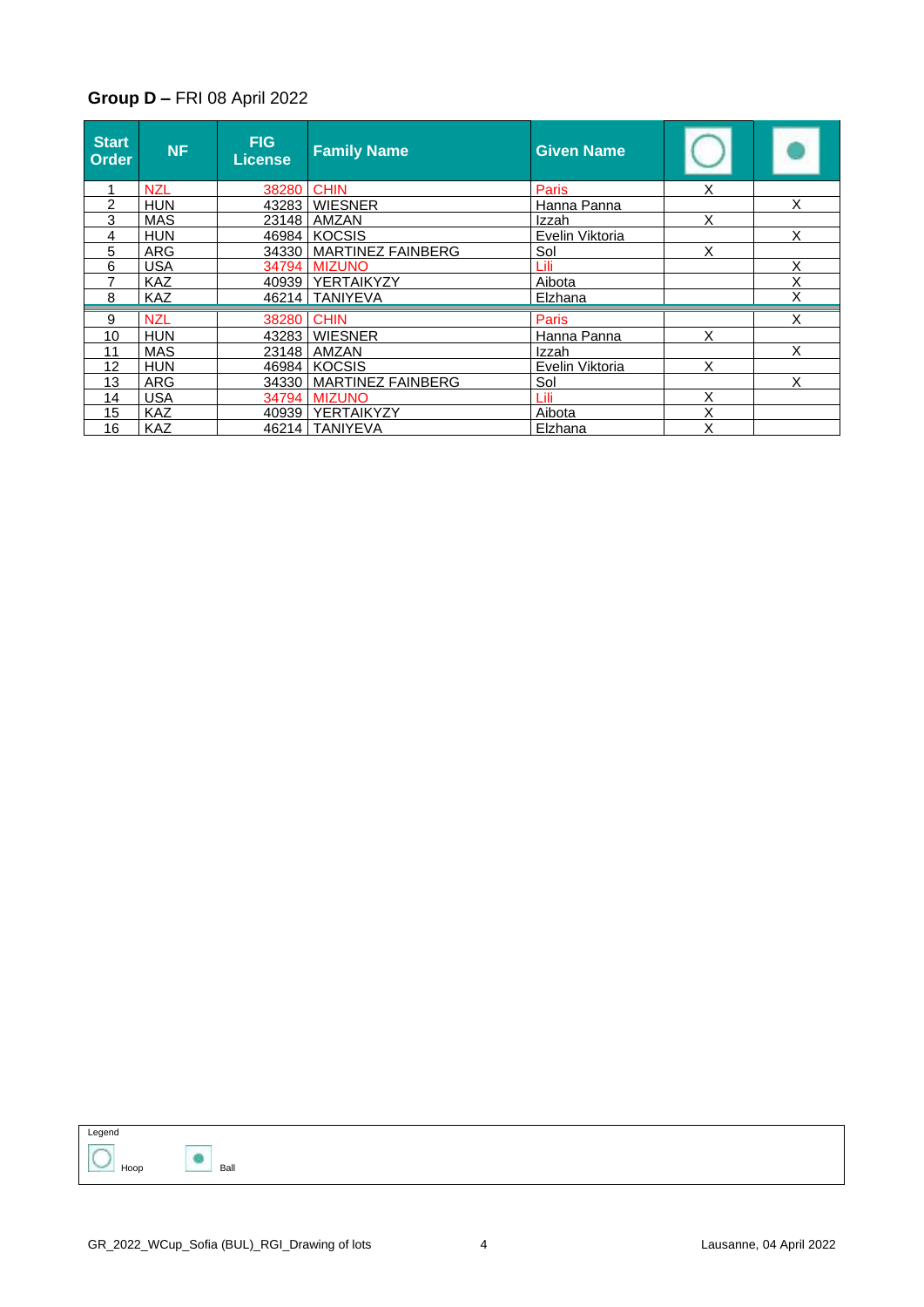### **Group B –** SAT 09 April 2022

| <b>Start</b><br><b>Order</b> | <b>NF</b>  | <b>FIG</b><br><b>License</b> | <b>Family Name</b>   | <b>Given Name</b> |   |   |
|------------------------------|------------|------------------------------|----------------------|-------------------|---|---|
|                              | <b>ESP</b> |                              | 47600 GOROSPE        | Teresa            | X |   |
| 2                            | <b>CZE</b> | 50056                        | <b>GAROFFOLO</b>     | Gaia              |   | X |
| 3                            | <b>AUS</b> | 38151                        | GILL                 | Ashari            | X |   |
| 4                            | <b>RSA</b> | 54634                        | <b>DIMITROVA</b>     | <b>Stephanie</b>  |   | X |
| 5                            | LAT        | 34984                        | <b>IVANOVA</b>       | Evelina           | X |   |
| 6                            | <b>CRO</b> | 42127 l                      | <b>SELENDIC</b>      | <b>Barbara</b>    |   | X |
| $\overline{7}$               | LAT        | 43408                        | <b>STEPULANE</b>     | Santa             | X |   |
| 8                            | UZB        |                              | 23538   TASHKENBAEVA | Sabina            |   | X |
| 9                            | <b>GER</b> | 5135                         | DARGEL               | Melanie           | X |   |
| 10                           | CYP        |                              | 40497   SOKOLOVA     | Anna              |   | X |
| 11                           | <b>GER</b> |                              | 37480   KOLOSOV      | Margarita         | X |   |
| 12                           | <b>ESP</b> |                              | 47600 GOROSPE        | <b>Teresa</b>     |   | X |
| 13                           | <b>CZE</b> | 50056                        | <b>GAROFFOLO</b>     | Gaia              | X |   |
| 14                           | <b>AUS</b> | 38151                        | GILL                 | Ashari            |   | X |
| 15                           | <b>RSA</b> | 54634                        | <b>DIMITROVA</b>     | Stephanie         | X |   |
| 16                           | LAT        | 34984                        | <b>IVANOVA</b>       | Evelina           |   | X |
| 17                           | CRO        | 42127                        | <b>SELENDIC</b>      | <b>Barbara</b>    | X |   |
| 18                           | <b>LAT</b> | 43408                        | <b>STEPULANE</b>     | Santa             |   | X |
| 19                           | <b>UZB</b> |                              | 23538   TASHKENBAEVA | Sabina            | X |   |
| 20                           | <b>GER</b> |                              | 5135   DARGEL        | Melanie           |   | X |
| 21                           | <b>CYP</b> | 40497                        | SOKOLOVA             | Anna              | X |   |
| 22                           | GER        |                              | 37480   KOLOSOV      | Margarita         |   | X |

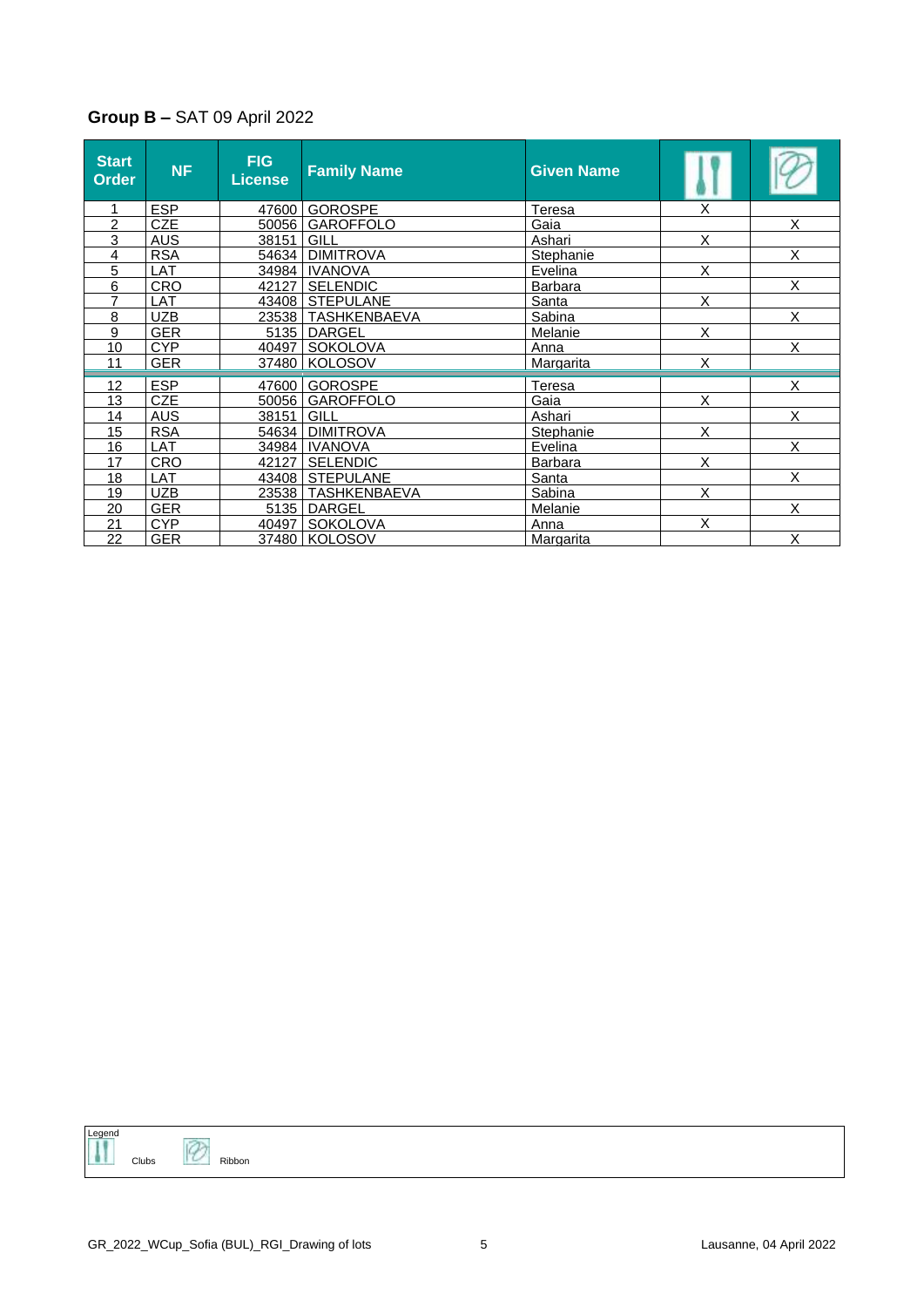#### **Group A –** SAT 09 April 2022

| <b>Start</b><br>Order | <b>NF</b>  | <b>FIG</b><br>License | <b>Family Name</b>      | <b>Given Name</b> |   |   |
|-----------------------|------------|-----------------------|-------------------------|-------------------|---|---|
|                       | <b>GBR</b> | 47521                 | <b>POPOVA</b>           | Elizabeth         | Χ |   |
| 2                     | <b>JPN</b> | 29384                 | <b>KITA</b>             | Sumire            |   | X |
| 3                     | <b>EST</b> |                       | 41683 MURASHKO          | Polina            | X |   |
| 4                     | <b>JPN</b> | 35795                 | YAMADA                  | Aino              |   | X |
| 5                     | <b>TUR</b> |                       | 32339 TUNCEL            | Kamelya           | X |   |
| 6                     | <b>ESP</b> |                       | 47588 GONZALEZ RELINQUE | Lucia             |   | X |
| 7                     | CAN        |                       | 42813   COCSANOVA       | <b>Tatiana</b>    | X |   |
| 8                     | <b>GRE</b> |                       | 50118 LYTRA             | <b>Panagiota</b>  |   | X |
| 9                     | <b>NZL</b> |                       | 36289 HOPMAN            | Havana            | X |   |
| 10                    | <b>GBR</b> |                       | 47521 POPOVA            | Elizabeth         |   | X |
| 11                    | <b>JPN</b> | 29384                 | <b>KITA</b>             | Sumire            | X |   |
| 12                    | <b>EST</b> |                       | 41683   MURASHKO        | Polina            |   | Χ |
| 13                    | <b>JPN</b> | 35795                 | YAMADA                  | Aino              | X |   |
| 14                    | <b>TUR</b> |                       | 32339 TUNCEL            | Kamelya           |   | X |
| 15                    | <b>ESP</b> |                       | 47588 GONZALEZ RELINQUE | Lucia             | X |   |
| 16                    | CAN        | 42813                 | COCSANOVA               | Tatiana           |   | X |
| 17                    | <b>GRE</b> | 50118                 | LYTRA                   | Panagiota         | X |   |
| 18                    | <b>NZL</b> |                       | 36289 HOPMAN            | Havana            |   | Χ |



 $\overline{\mathscr{O}}$  Ribbon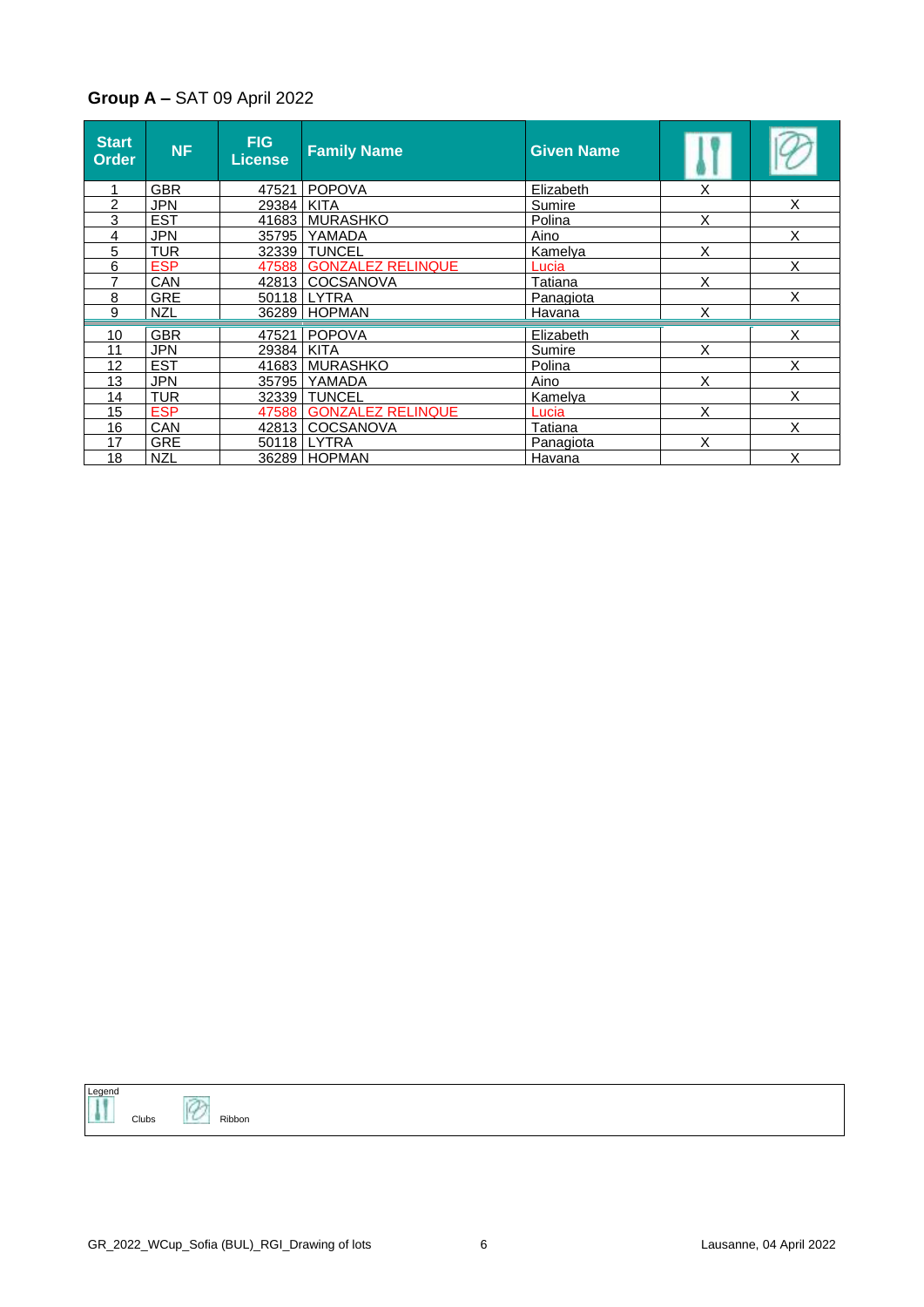### **Group D –** SAT 09 April 2022

| Start<br><b>Order</b> | <b>NF</b>  | <b>FIG</b><br>License. | <b>Family Name</b>        | <b>Given Name</b> |   |   |
|-----------------------|------------|------------------------|---------------------------|-------------------|---|---|
|                       | <b>NZL</b> | 38280                  | <b>CHIN</b>               | Paris             | Χ |   |
| 2                     | <b>HUN</b> |                        | 43283 WIESNER             | Hanna Panna       |   | X |
| 3                     | <b>MAS</b> |                        | 23148 AMZAN               | Izzah             | X |   |
| 4                     | <b>HUN</b> |                        | 46984 KOCSIS              | Evelin Viktoria   |   | X |
| 5                     | <b>ARG</b> |                        | 34330   MARTINEZ FAINBERG | Sol               | X |   |
| 6                     | <b>USA</b> |                        | 34794 MIZUNO              | Lili              |   | Χ |
| 7                     | <b>KAZ</b> |                        | 40939 YERTAIKYZY          | Aibota            |   | Χ |
| 8                     | <b>KAZ</b> |                        | 46214 TANIYEVA            | Elzhana           |   | Χ |
| 9                     | <b>NZL</b> | 38280 CHIN             |                           | Paris             |   | X |
| 10                    | <b>HUN</b> |                        | 43283 WIESNER             | Hanna Panna       | x |   |
| 11                    | MAS        |                        | 23148   AMZAN             | Izzah             |   | X |
| 12                    | <b>HUN</b> |                        | 46984 KOCSIS              | Evelin Viktoria   | X |   |
| 13                    | ARG        |                        | 34330   MARTINEZ FAINBERG | Sol               |   | X |
| 14                    | <b>USA</b> |                        | 34794 MIZUNO              | Lili              | Χ |   |
| 15                    | <b>KAZ</b> |                        | 40939   YERTAIKYZY        | Aibota            | X |   |
| 16                    | <b>KAZ</b> |                        | 46214   TANIYEVA          | Elzhana           | Χ |   |

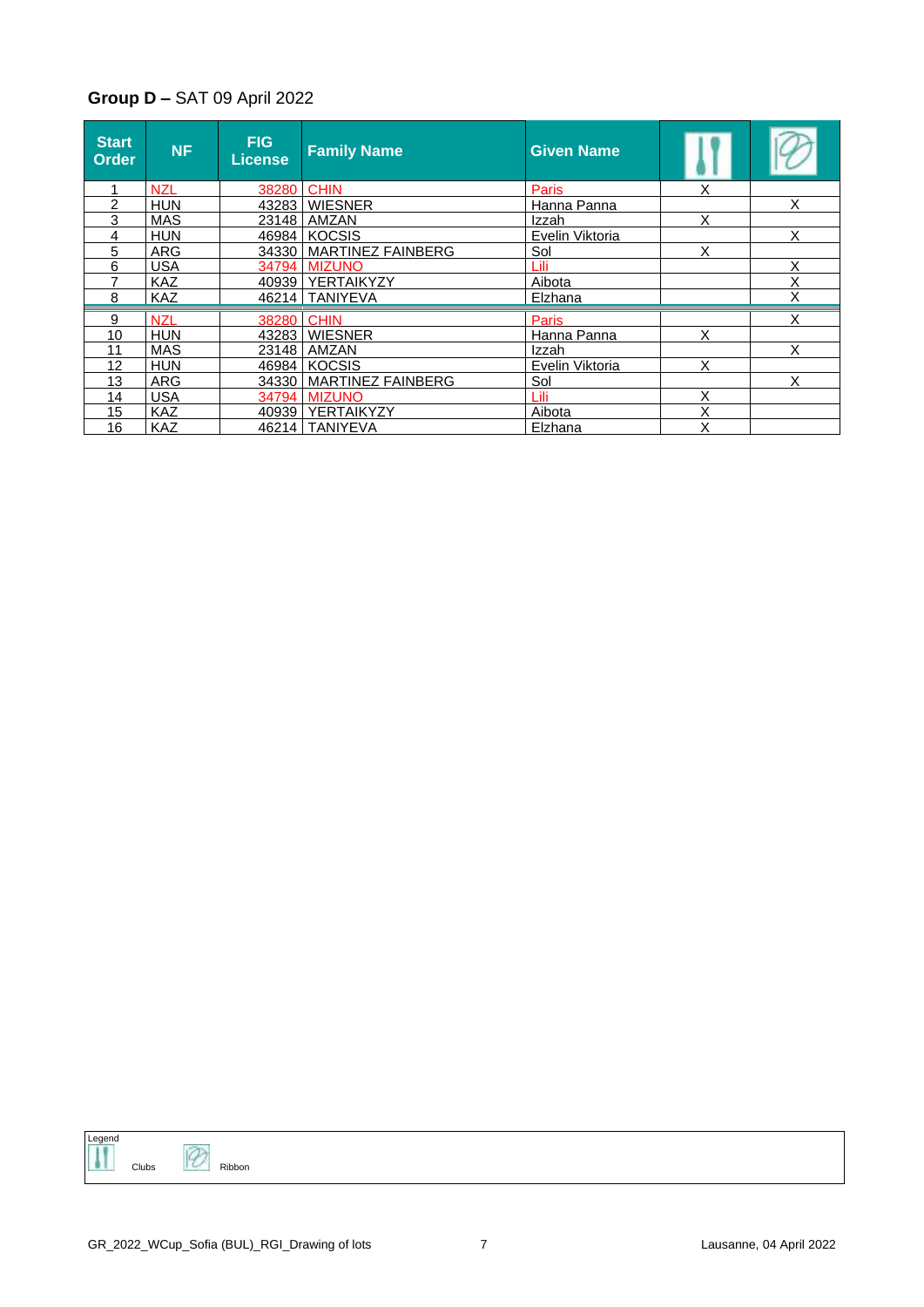### **Group C –** SAT 09 April 2022

| <b>Start</b><br><b>Order</b> | <b>NF</b>  | <b>FIG</b><br><b>License</b> | <b>Family Name</b>  | <b>Given Name</b> |   |   |
|------------------------------|------------|------------------------------|---------------------|-------------------|---|---|
|                              | <b>FRA</b> |                              | <b>37416 MILLET</b> | <b>Maelle</b>     | X |   |
| $\overline{c}$               | POR        |                              | 47254   PINHEIRO    | Joana             |   | X |
| 3                            | <b>FRA</b> |                              | 43530 RAMONATXO     | Lilv              | X |   |
| 4                            | <b>BUL</b> |                              | 24418   KALEYN      | <b>Boryana</b>    |   | X |
| 5                            | <b>ITA</b> |                              | 32234 BALDASSARRI   | Milena            | X |   |
| 6                            | <b>BUL</b> |                              | 44228 NIKOLOVA      | Stiliana          |   | X |
| $\overline{7}$               | <b>ITA</b> |                              | 40438   RAFFAELI    | Sofia             | X |   |
| 8                            | <b>UKR</b> | 35597                        | ONOPRIIENKO         | Viktoriia         |   | X |
| 9                            | <b>ROU</b> |                              | 47050   ENACHE      | Sabina            | X |   |
| 10                           | <b>UKR</b> | 44617                        | l KARIKA            | Polina            |   | X |
| 11                           | <b>ROU</b> |                              | 44560 DRAGAN        | Annaliese         | X |   |
| 12                           | <b>FRA</b> |                              | 37416 MILLET        | <b>Maelle</b>     |   | X |
| 13                           | <b>POR</b> |                              | 47254 PINHEIRO      | Joana             | X |   |
| 14                           | <b>FRA</b> |                              | 43530   RAMONATXO   | Lilv              |   | X |
| 15                           | <b>BUL</b> |                              | 24418   KALEYN      | <b>Boryana</b>    | X |   |
| 16                           | <b>ITA</b> |                              | 32234   BALDASSARRI | Milena            |   | X |
| 17                           | <b>BUL</b> |                              | 44228 NIKOLOVA      | Stiliana          | X |   |
| 18                           | <b>ITA</b> | 40438                        | <b>RAFFAELI</b>     | Sofia             |   | X |
| 19                           | <b>UKR</b> | 35597                        | <b>ONOPRIIENKO</b>  | Viktoriia         | X |   |
| 20                           | <b>ROU</b> | 47050                        | <b>ENACHE</b>       | Sabina            |   | X |
| 21                           | <b>UKR</b> | 44617                        | KARIKA              | Polina            | X |   |
| 22                           | <b>ROU</b> | 44560                        | <b>DRAGAN</b>       | <b>Annaliese</b>  |   | X |